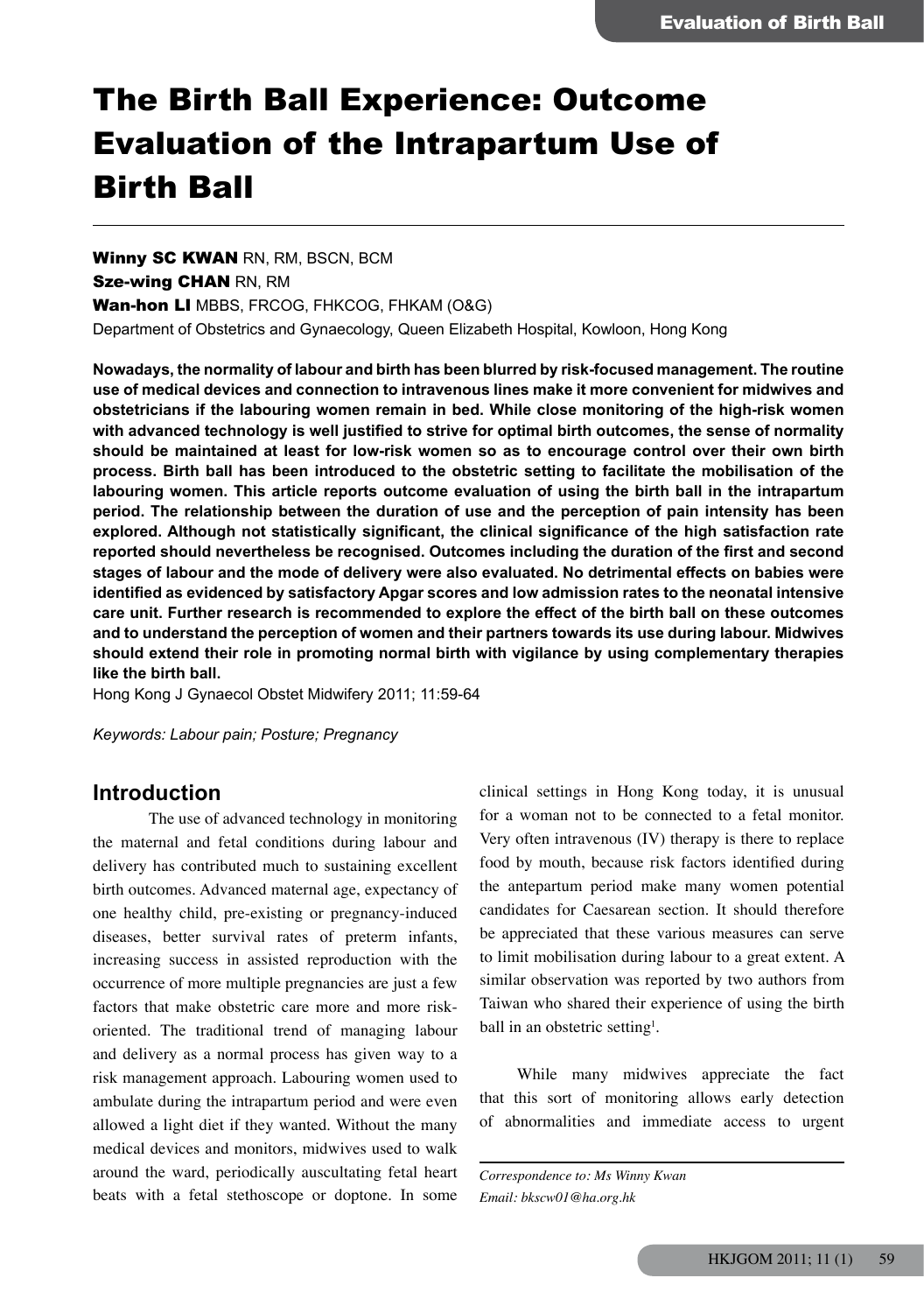interventions, some also advocate for upholding the normality of birth among the low-risk women<sup>2-4</sup>. To promote this essence of normality, the birth ball programme for pregnant women has been launched at the Queen Elizabeth Hospital since 2009. Midwives were encouraged to extend their role in promoting nonpharmacological means of labour pain management. The aim was to provide additional choices to attain comfort and pain relief for labouring women and at the same time promote their sense of control during the birth process. It is also believed that the progress of labour can be facilitated by adopting different positions. The effectiveness of the programme should be evaluated by on-going data collection. This article reports data collected from women participating in the birth ball programme from July to December 2010. The duration of women using the birth ball will be explored in relation to their perception of pain intensity, satisfaction with pain relief and comfort, the length of labour, and the mode of delivery.

#### **Methods**

Data collection was carried out for all women who had used the birth ball from July to December 2010, at the Department of Obstetrics and Gynaecology in the Queen Elizabeth Hospital, Hong Kong. In our unit, women with a gestational age of  $\geq 36$  weeks were given information on the availability of nonpharmacological labour pain relief measures before the onset of labour or at the latent phase. These measures included the birth ball, cold or warm compresses, transcutaneous electrical nerve stimulation (TENS), as well as massage and aromatherapy. Women were also informed that if their labour pains became intolerable, pharmacological means like nitrous oxide + oxygen (Entonox; Hong Kong Oxygen & Acetylene Co Ltd), pethidine, and epidural analgesia were also available. It was up to the women to choose what kind of labour pain relief to have, bearing in mind fetal wellbeing and the progress of labour.

Women used the birth ball in the antenatal ward and the labour room on a voluntary basis, and for a duration that accorded with their own preference. They could use the ball continuously or for intermittently, whilst the total duration of use was recorded. Exclusion criteria were: gestational age <36 weeks, malpresentation of the fetus, multiple pregnancy,

antepartum haemorrhage, placenta praevia, abruptio placenta, non-engaged fetal head, suboptimal fetal heart beats, and women with hypertension or other medical conditions that discouraged mobilisation or ambulation. Rupture of membranes was not a contraindication for using the ball. Women who wanted to participate might have their membranes intact or ruptured, but engagement of the fetal head was a requirement. A standard evaluation form was used to document outcomes of non-pharmacological labour pain management. To avoid data duplication, each woman was assigned one form, whether or not she used the birth ball in one or both settings.

All participants started using the birth ball during the latent phase of labour with a cervical dilatation of 4 cm or less. Characteristics of the women — including their age, parity, labour onset, fetal position, and birth weight of the baby — were recorded. The women were classified into two groups based on the duration they spent on using the ball. The mean duration of use was determined to be approximately 30 minutes. One group used the ball for 30 minutes or less, and the other for more than 30 minutes.

Outcomes including perception of pain intensity, use of other pharmacological pain relief, satisfaction with pain relief, and promotion of comfort were evaluated. The pain score was entailed a 0-to-10 scale, and was obtained before the women used the ball and 15 minutes after using it. In a Japanese study<sup>5</sup>, it was reported that women's perception of labour pain was altered by their positions even after a short duration (15 minutes) of use. Perception of pain intensity was categorised into three categories: less pain, no change in pain intensity, and more pain, all based on pain scores. The women were invited to give verbal feedback to determine their satisfaction with the birth ball experience. Satisfaction with pain relief was separately obtained for contraction pain and back pain. The women were also asked whether they felt comfortable while using the birth ball and if they would use it again in subsequent births. The relationship between duration of use and the length of labour was examined by determining the length of the first and second stages of labour in minutes for all vaginal deliveries, which included normal spontaneous and instrumental deliveries. The mode of delivery was also evaluated in relation to the duration of the women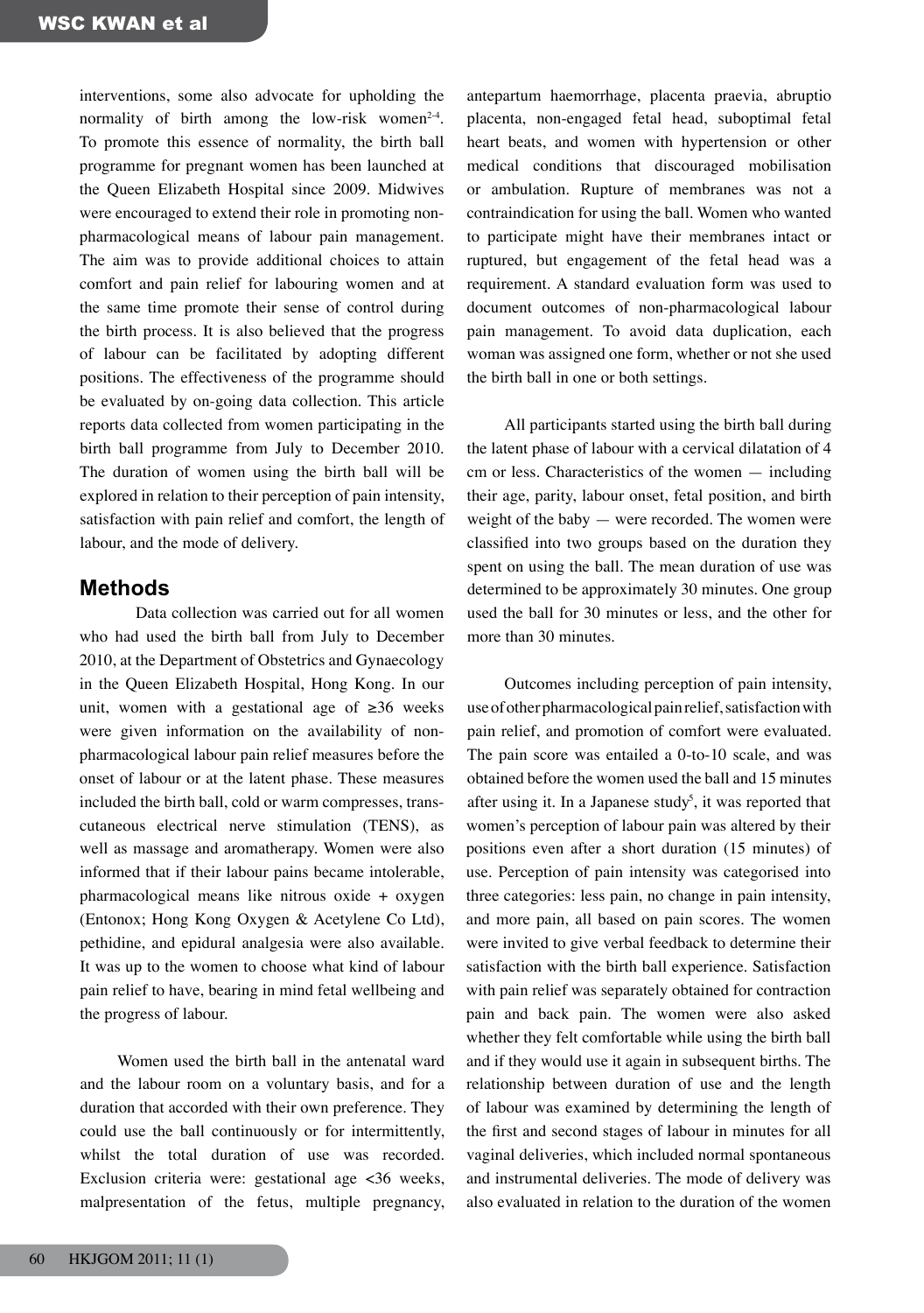spent on using the ball. Fetal outcomes were evaluated by Apgar scores at 1 and 5 minutes after birth, as well as the admission rate to the neonatal intensive care unit (NICU).

All data retrieved from the evaluation forms were analysed using the Statistical Package for Social Sciences for Windows 13.0 (SPSS Inc, Chicago [IL], US). Missing or indistinguishable items were labelled as missing values. The two groups of women with different durations of ball use were compared; categorical variables were analysed by the Chi-square test and continuous parametric data by the independent samples *t*-test. A difference was considered statistically significant if the p value was <0.05.

#### **Results**

 A total of 267 women participated in the birth ball programme during the 6-month period. Only 12 women had attended the antenatal class on using the birth ball and had prior practice during pregnancy. The rest used the birth ball for the first time when they were admitted to the hospital. The duration of use was indicated for 241 of them, the mean value being 37 minutes. Among the 241 women, 161 had used the ball for 30 minutes or less, and 80 had used it for more than 30 minutes. Table 1 shows the characteristics of the two groups and there was no significant difference in age, parity, fetal position, and the birthweight of baby between the two groups. There were significantly more

women with a spontaneous onset of labour in the group of using the ball for 30 minutes or less ( $p = 0.01$ ).

For perception of pain intensity, 192 out of 267 women provided a valid before-and-after pain score. Among these 192 women, 66% reported a decreased level of pain after using the birth ball, 8% reported more pain than before, and 26% found no difference. If women with an increased pain level and those with the level of pain remaining unchanged after using the ball were grouped together as no improvement in pain level, there was no significant relationship between the improvement of pain according to before-and-after pain scores and the duration of ball use ( $p = 0.72$ ). There was also no significant relationship between the duration of ball use and the consumption of pethidine  $(p = 0.31)$  or epidural analgesia ( $p = 0.2$ ). The mean duration of ball use was 38 minutes and 36 minutes for women who did and did not receive pethidine injections, respectively  $(p = 0.61)$ . Prior to receiving the epidural analgesia, the mean duration of ball use was slightly longer (44 minutes) among women who eventually opted for epidural analgesia compared to those who declined it (36 minutes), but this difference was not statistically significant ( $p = 0.12$ ).

When asked about their satisfaction with the use of birth ball, 84% reported satisfaction for the relief of contraction pain, 79% were satisfied with the relief of back pain, and 95% stated that they found it comfortable

|                                | Duration of using birth ball |                    | p Value          |
|--------------------------------|------------------------------|--------------------|------------------|
|                                | $<$ 30 minutes               | $>$ 30 minutes     |                  |
| Mean age (years)               | 29.89 ( $n = 161$ )          | 29.99 ( $n = 80$ ) | $0.88*$          |
| Parity                         |                              |                    |                  |
| Primigravid                    | 118                          | 59                 |                  |
| Multigravid                    | 43                           | 21                 | $0.94^{\dagger}$ |
| Labour onset                   |                              |                    |                  |
| Spontaneous                    | 108                          | 40                 |                  |
| Induction                      | 53                           | 40                 | $0.01^*$         |
| Fetal position <sup>#</sup>    |                              |                    |                  |
| <b>OA</b>                      | 107                          | 48                 |                  |
| Non-OA                         | 30                           | 19                 | $0.31^*$         |
| Mean birthweight of baby $(g)$ | $3261.6$ (n=161)             | $3235.8$ (n=82)    | $0.61*$          |

**Table 1. Characteristics of the two groups with different durations of using the birth ball**

\* Independent samples *t*-test

† Chi-square test

 $\pm$  n = 204 due to exclusion of missing values; OA denotes occipitoanterior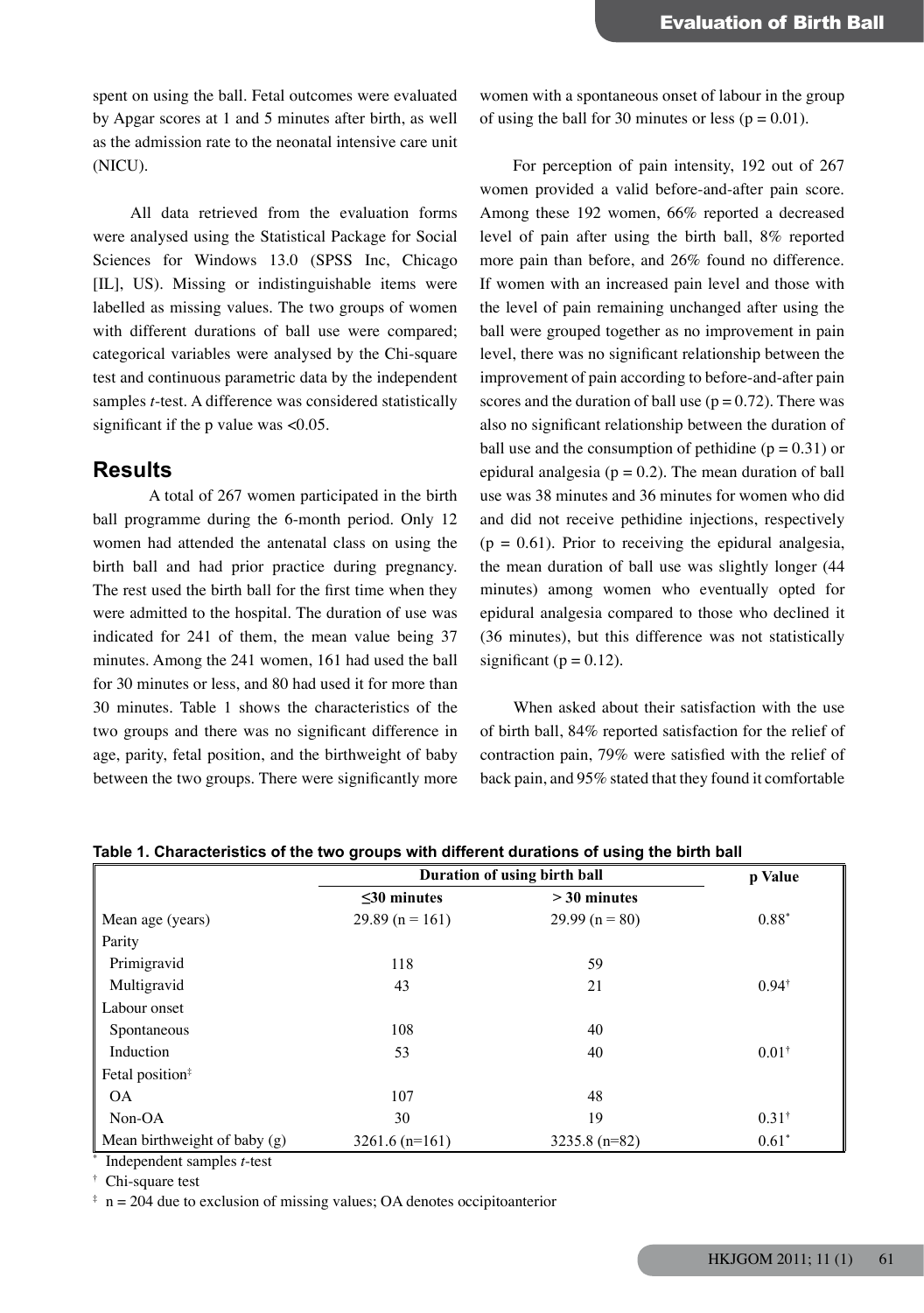| Mode of delivery* | Duration of using birth ball |               | p Value           |
|-------------------|------------------------------|---------------|-------------------|
|                   | $\leq$ 30 minutes            | $>30$ minutes |                   |
| <b>NSD</b>        | 130(54%)                     | 53 (22%)      |                   |
| VE/FD             | 15(6%)                       | 14(6%)        |                   |
| <b>CS</b>         | 16(7%)                       | 13(5%)        |                   |
| Total             | 161(67%)                     | 80(33%)       | $0.045^{\dagger}$ |

**Table 2. Comparison of the mode of delivery in relation to duration of using the birth ball**

**\*** NSD denotes normal spontaneous delivery, VE vacuum extraction, FD forceps delivery, and CS Caesarean section

† Chi-square test

to use, but no statistical relationship was found between satisfaction and duration of use. When asked whether the women would use the ball again in subsequent births, 96% answered that they would.

The duration of the first and second stages of labour were evaluated for vaginal deliveries only, because of incomplete data for most of the Caesarean deliveries. The mean duration of the first stage of labour was 203 minutes for women using the ball  $\leq 30$ minutes, compared to 217 minutes for those who used the ball longer, but this difference was not statistically significant ( $p = 0.53$ ). For the second stage of labour, the mean duration was 27 minutes for the group using the ball  $\leq 30$  minutes, compared to 34 minutes in those who used the ball longer; however, this difference too was not statistically significant ( $p = 0.07$ ).

Statistical significance ( $p = 0.045$ ) was noted when comparing the mode of delivery in relation to the duration of birth ball use (Table 2). No significant relationship was found between the duration of ball use and whether the woman did or did not have a Caesarean section ( $p = 0.16$ ). Statistical significance ( $p = 0.01$ ) was noted, however, between the duration of using the ball and whether the woman had an operative delivery, be it Caesarean section or instrumental. 54% of the women who used the ball for less than 30 minutes had a normal spontaneous delivery (NSD). Regarding vaginal deliveries alone, the difference between the duration birth ball use and whether the woman had an instrumental delivery was also significant ( $p = 0.04$ ). Among all vaginal births, 61% of the women who used the ball for less than 30 minutes achieve a NSD.

In terms of fetal outcomes, 96% and 99% of the 267 babies achieved Apgar scores of ≥8 at 1 minute and 5 minutes after birth, respectively. The admission rate to the NICU was 4.5%.

#### **Discussion**

The birth ball, also known as Swiss ball or fit ball, is actually a professional physiotherapy ball originally designed for use in low-impact and strengthening exercise. It is believed to be one of the most versatile and helpful labour support tools available to women<sup>6,7</sup>. Many midwives and women think that the birth ball can shorten labour or at least make it more efficient by helping the woman to open her pelvis wide for the fetus to travel through the passage more easily. Common sense also assumes that the help of gravity in the upright position possibly brings the fetus down more efficiently. By taking the advantage of the rolling function of the ball, it allows the woman to sway or rock in rhythmic motions at her own pace, thus promoting a sense of control. Change of position and movement often aids maternal comfort and is the most natural way of reducing labour pain.

Most women in this report adopted the sitting position while using the birth ball. About two-thirds of the women used the birth ball for 30 minutes or less. If the birth ball was effective in relieving labour pain, pain improvement with a longer duration of use might be expected. Among those women who provided a valid before-and-after pain score, two-thirds perceived the pain intensity was decreased after using the ball, but no significant relationship was found between pain improvement and the duration of use. Not surprisingly, some women feel a greater intensity of pain in the upright position, as the fetal head presses against the cervix and stimulates more intense and frequent contractions. Indeed, 8% of the women in this report experienced an increase of pain after using the ball. It should be noted that there were 75 out of the 267 women who did not have a valid before-and-after pain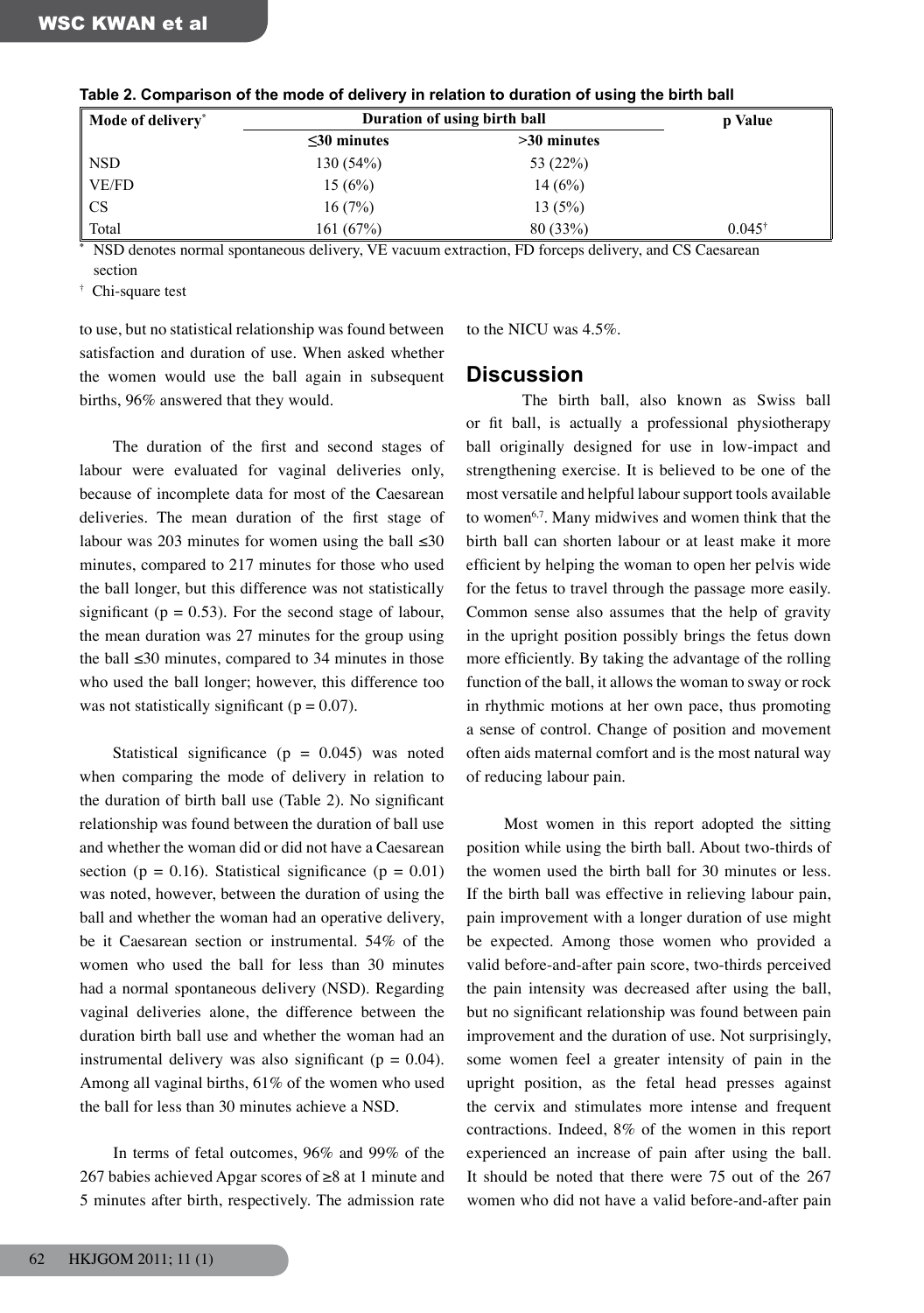score recorded. One explanation for this was that some women used the ball for comfort and distraction without any subjective experience of pain. Failure to follow-up on the effectiveness of pain relief by the midwives was another common reason. It was also not uncommon for some, especially the multiparous women, to go into active labour and proceeded to delivery quickly after using the ball, and therefore the before-and-after pain scores could not be completed.

Notably, narcotics or epidural analgesia should not be used while a woman is using the birth ball, because of possible side-effects. In these patients, the women used pethidine and epidural analgesia only when they no longer wanted to use the birth ball. There was no significant difference between the duration of birth ball use and the consumption of pethidine and epidural analgesia. The mean duration of ball use was not significantly different prior to administration of pethidine and epidural analgesia. The women's decisions of using pethidine or epidural analgesia did not seem to be affected by the time they spent on the ball. Entonox inhalation was routinely introduced for labouring women in the current setting, all of whom had it, as it was not contraindicated while using the birth ball. As Simkin and O'hara<sup>8</sup> pointed out, the use of pain medication may not be a reliable indicator of the woman's pain as it can be affected by the attitudes of staff and usual practices of the institution. Further study should explore the use of pain medication in women using and not using the birth ball.

For labour pain relief, the birth ball can be used concomitantly with other non-pharmacological means such as massage, aromatherapy, music therapy, warm or cool compresses, and TENS<sup>9</sup>. To relieve pain, 30% of the women in this study used one or more of these measures together with the ball. These confounding factors obviously constitute a major limitation of this study as they may affect outcomes.

Although statistical significance was not attained for variables such as perception of pain, possible clinical significance should not be overlooked as a high percentage of women reported satisfaction with the relief of contraction pains and back pain. The fact that 95% of the women found it comfortable to use the ball and 96% would use it again in subsequent births clearly

demonstrates that the birth ball should be offered as an option to promote comfort during labour. A few women also stated that they recognised more interaction with their midwife while using the birth ball as opposed to just lying in bed in a lateral position. Some partners also commented that they could provide massage for the woman, while she was using the ball and therefore perceived participation and contribution to the labour process. Qualitative research is recommended to further explore the perception of women and their partners towards the use of the birth ball during labour.

There was no significant difference in the relationship between the duration of ball use and the duration of the first and second stages of labour. The mean durations of both the first and second stages of labour were longer in women who used the ball for a longer time than 30 minutes. This makes no sense if it is assumed that the longer duration of use hastens the labour progress. Arguably, a shorter, probably more active, labour progress lets the woman use the birth ball only for brief periods. This could also explain why more women seemed to go into spontaneous labour with shorter durations of use. Women for whom labour was induced could have relatively more time to use the ball while waiting for definite onset of labour. A systematic review of 21 studies with 3706 women showed that the duration of the first stage of labour was approximately 1 hour shorter for women randomised to upright (including walking, sitting, standing, and kneeling) as opposed to recumbent positions $10$ . There were no differences in the duration of the second stage of labour, mode of delivery and other maternal and fetal outcomes, except that women randomised to upright positions were less likely to have epidural analgesia. The authors concluded that during the first stage of labour, women should be encouraged to adopt whatever position they find most comfortable $10$ .

A statistical significant difference  $(p = 0.045)$ was noted when comparing the mode of delivery in relation to the duration of ball use. No statistical significant difference was found between the duration of birth ball use and the chance of having a Caesarean section, but with regard to operative delivery as a whole or instrumental delivery in particular, statistical significance was noted. These results suggest that women should not spend more than 30 minutes using